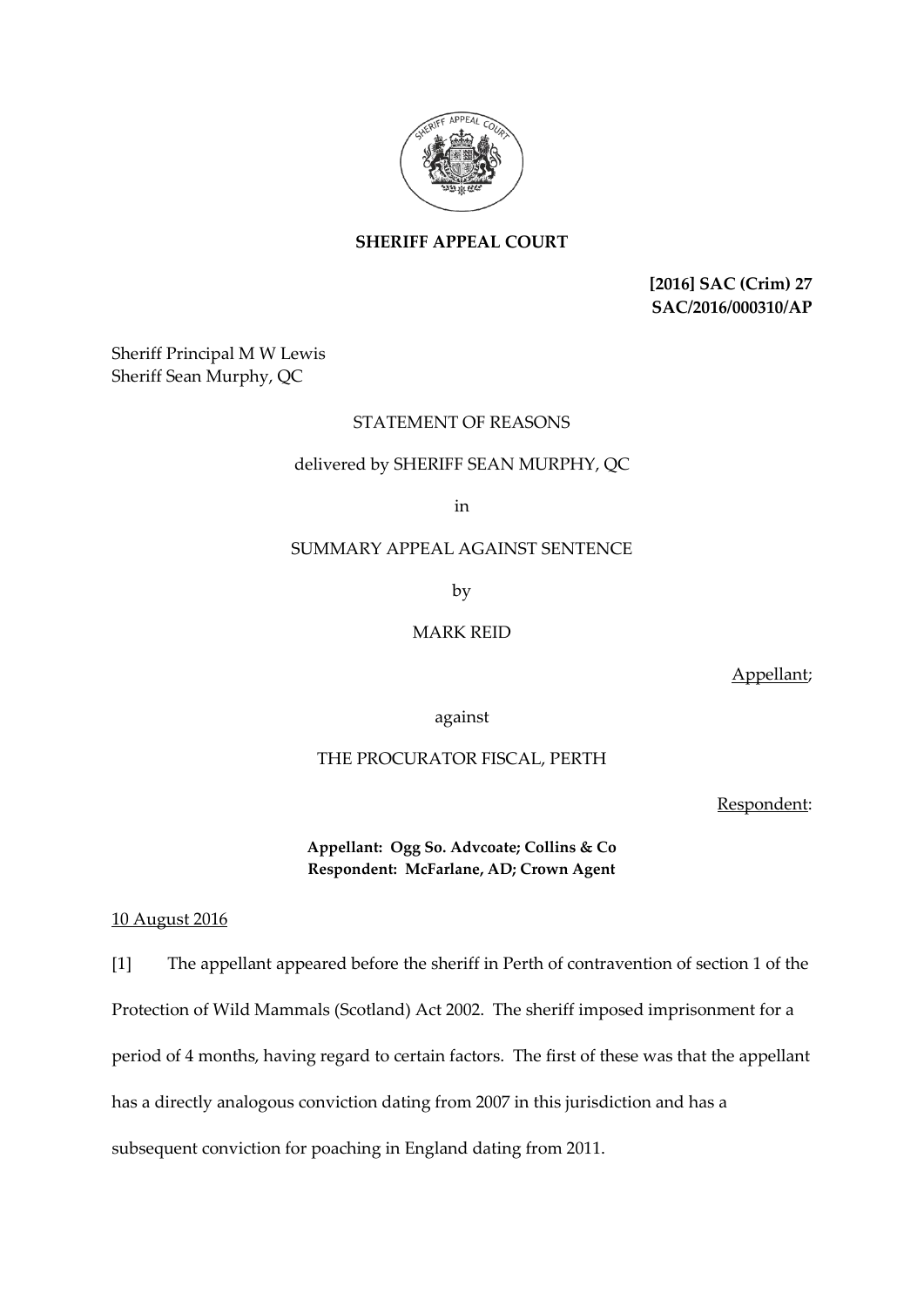[2] The second factor which appears to have significantly influenced the sheriff was his view that the appellant was unlikely to pay any fine. The sheriff had been told that the appellant while currently in receipt of benefits, had capital out of which a fine could be met. [3] Before us today Miss Ogg has submitted that the sentence imposed was excessive. She has repeated the submission that the appellant is in a position to pay a substantial fine. She has pointed to the period since the appellant's convictions for the other matters and she has indicated that the appellant is in a position to perform unpaid work as part of a community payback order, provided that this was limited to light duties. The report which was before the sheriff indicated that he was not fit to perform unpaid work at the time of the appearance in the sheriff court, he having had an operation on his back shortly before. He is apparently still convalescing from that operation.

[4] Before us today Miss Ogg indicated that capital of some £2,000 was available to meet a fine. She further submitted that the appellant provides substantial assistance along with his partner to his daughter and granddaughter in view of certain difficulties on their part.

[5] Taking all of these matters into consideration, but in particular taking into account the submission made by Miss Ogg that on all previous occasions when fines were imposed, the appellant has met those fines without difficulty, this court considers that the sheriff did not appropriately impose a period of custody when a fine could have been levied against the appellant. The sheriff's concerns of his ability to pay do not seem to have been supported either on the submission made or on the consideration that all previous fines were paid timeously.

[6] Accordingly in these circumstances we consider that the appropriate course for this court to take would be to quash the period of imprisonment which was imposed by the sheriff and to substitute therefore payment of a substantial fine of some £1,500. The level of

2